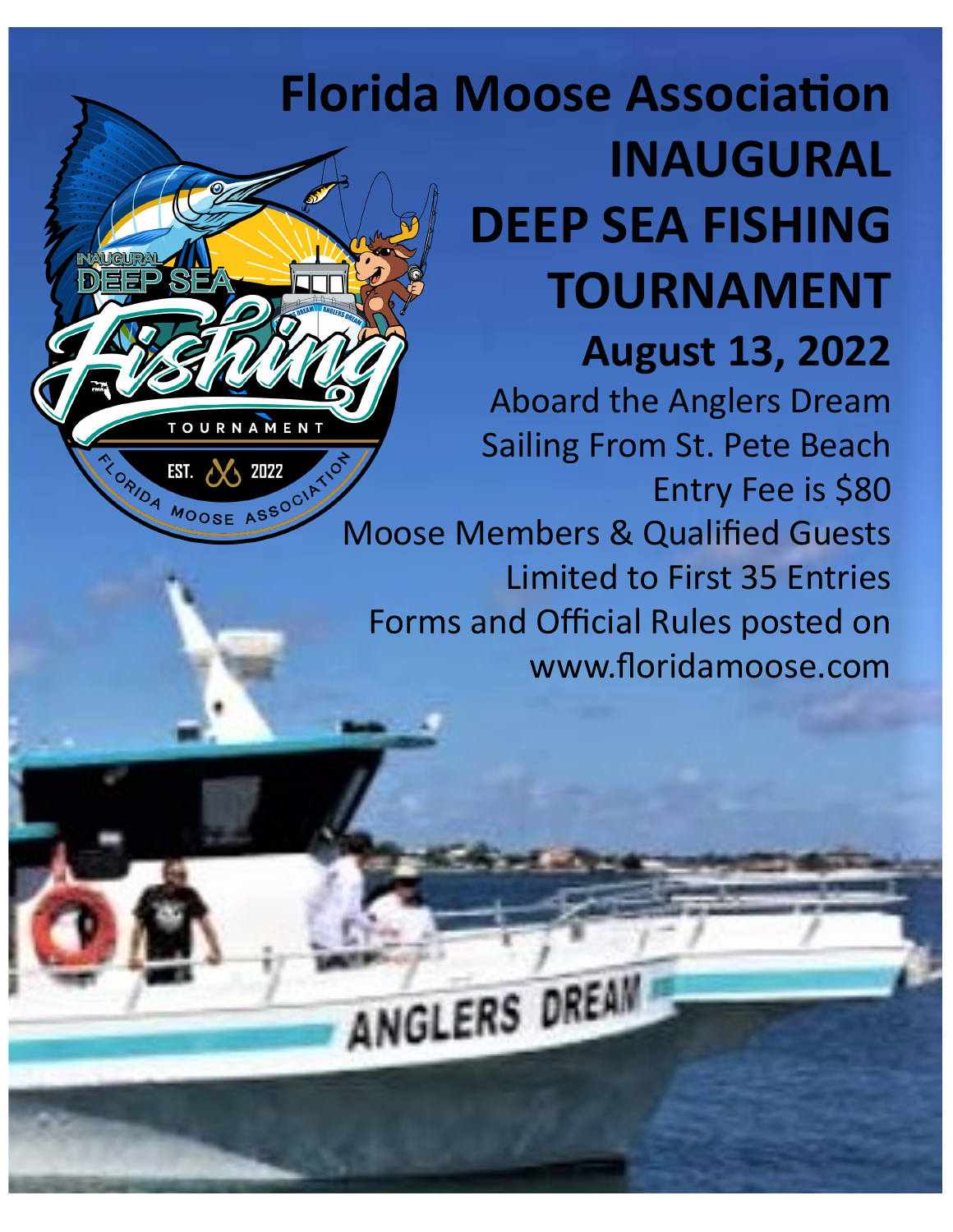## **Florida Moose Association Deep Sea Fishing Tournament Official Rules**

- 1. Entries open to active Moose Members and their qualified guests. Qualified guests includes family members that have not reached the age requirement to become a Moose Member. Only Moose Members will be eligible for awards and prizes. Must show ID and Moose Card day of event.
- 2. All entries, including fees, must be received thirty days prior to day of event. In the event of inclement weather, decided by the boat captain, a rescheduled date will be announced, most likely within two months of the original date.
- 3. Prizes to include 1st, 2nd, and 3rd trophies for Largest boated Catch, one trophy for smallest boated catch. A fishing Pool will be offered for those who wish to contribute to the largest fish prize money. A 50/50 Raffle will be offered on the out trip and return trip to support the Florida Moose Association Current fundraising project.
- 4. Coolers are permitted, however, no glass containers. Follow the boats guidelines for bringing your own beverages and food. Wear appropriate attire, and apply sunscreen as needed.
- 5. Entries are first come first booked. In the order the payments are received. In the event of a sell out, we may offer a second day when requested, trophies would be awarded based on records of each trip. Only one set of trophies will be awarded. Pool monies would be for the day collected only.
- 6. Entries will be accepted online at www.floridamoose.com, or you can choose to mail in the registration form. Official Rules will be posted on the website also. Entries and fees must be received at least thirty days in advance of the event. Limited space available on a first come first serve bases.
- 7. All participants agree to sign a release of liability and allow the Florida Moose Association to use pictures of the event to promote the activities of the association with out any other consideration for the participants.

## **2022 Event Specifics**

Date: August 13, 2022

Where: Anglers Dream, 4737 Gulf Boulevard, St. Petersburg, Florida 33706 Check-in: Arrive and check in between 7:00 am and 7:30 am, boat departs at 8:00 am, with return slated for around 1:00 PM. (Considered a half day trip)

No refunds for no shows.

Coolers permitted, no glass bottles or cups. Bring your own food, beer and wine permitted. Words from the Captain, "This is a fishing vessel not a drinking vessel." Please be responsible. Awards to be presented at the St. Petersburg Moose Lodge at 4:00 pm or after the last fishing group returns. Time to be announced during the event.

Please tip the mates assisting with the fishing. All tackle, rods, reels, bait and assistance included. If you are unruly, drink to much, or have a desperately bad disposition, there may be an additional return trip fee to allow you to stay on the boat.

Entry Fee includes event t-shirt, please specify size when registering.